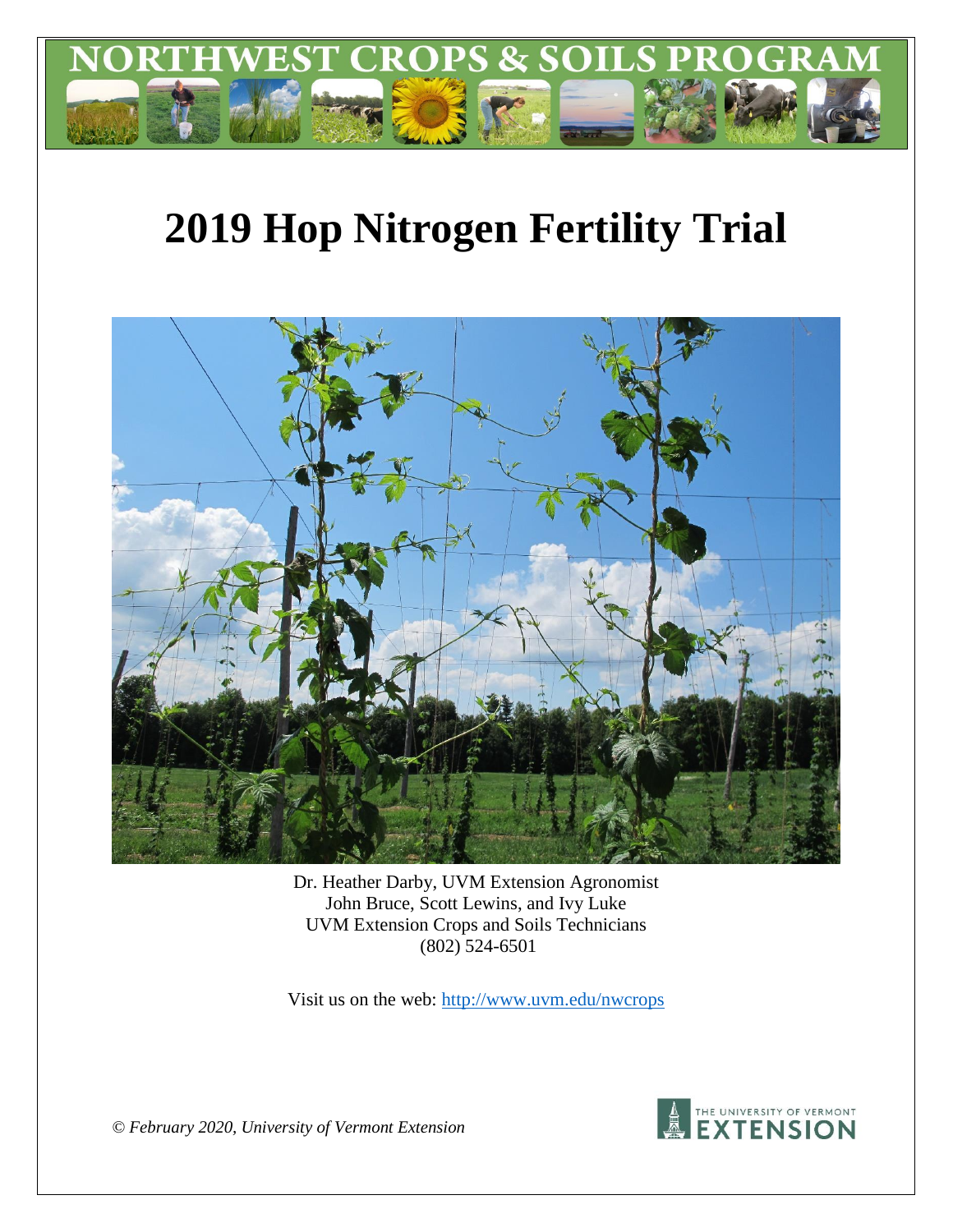#### **2019 HOP NITROGEN FERTILITY TRIAL Dr. Heather Darby, University of Vermont Extension heather.darby[at]uvm.edu**

Until now, commercial hop (*Humulus lupulus* L.) production has not occurred in the northeast (NE) region of the United States for 150 years. A combination of the spread of hop downy mildew, the expansion of production in western states, and prohibition laws from the 1920's contributed to the decline of the 19<sup>th</sup> century NE hop industry. Today, the Pacific Northwest states of Washington, Oregon, and Idaho remain the dominant hop production sites of the U.S. However, hop production in non-traditional regions is growing and now accounts for over 2% of the total U.S. hop acreage. Nationally, there has been recent and unprecedented growth in the craft beer sector, which has dramatically increased demand for local hop production.

There are more than 400 acres of hops in the Northeast with hop yards ranging in size from 0.25 to 25 acres. Hop yields in the region are often limited by pest damage and nutrient deficiencies. This is a reemerging industry in the Northeast and growers are asking for research to determine practices that will help them optimize hop yield. Yields reach 1500-2000 lbs/acre in other production regions yet most NE growers are below 800 lbs/acre. The investment to start a hop farm is significant and higher yields must be achieved to help growers be successful and profitable. The goal of this research project was to identify proper nitrogen (N) rate and timing to optimize hop yield and quality.

## **MATERIALS AND METHODS**

The experimental design was a randomized complete block with split plots and 4 replicates. The main plots were fertility treatments (Table 1) and the split plots were hop varieties Cascade and Centennial. Nitrogen was applied in the form of calcium ammonium nitrate (CAN) 27-0-0 during a base spring application (10- May) and an 8 week split application period from 23-May through 10-Jul (Table 1). Calcium ammonium nitrate was dissolved in water and applied directly to individual plots based on nitrogen application rate.

| <b>Treatment</b><br><b>Total lbs N</b> | <b>Spring base</b><br>application          | <b>Weekly application</b><br>total         | <b>Weekly application</b><br>rate          |
|----------------------------------------|--------------------------------------------|--------------------------------------------|--------------------------------------------|
| $ac^{-1}$                              | $\text{lbs} \, \text{N} \, \text{ac}^{-1}$ | $\text{lbs} \, \text{N} \, \text{ac}^{-1}$ | $\text{lbs} \, \text{N} \, \text{ac}^{-1}$ |
| <b>100</b>                             | 100                                        | O                                          |                                            |
| 150                                    | 100                                        | 50                                         | 6.25                                       |
| 200                                    | 100                                        | 100                                        | 12.5                                       |
| 250                                    | 100                                        | 150                                        | 18.8                                       |
| 150                                    | 50                                         | 100                                        | 12.5                                       |
| 200                                    | 50                                         | 150                                        | 18.8                                       |

**Table 1. Nitrogen fertility treatment application rates, 2019.**

Hills were strung between 13-May and 21-May using a double coir string leading up to the top wire and trained 30-May. Beginning on 24-May, the entire hop yard was sprayed with Champ WG (Alsip, IL) at a rate of 1 lb per acre, and diluted in 100 gallons of water, and was sprayed on a weekly basis through 28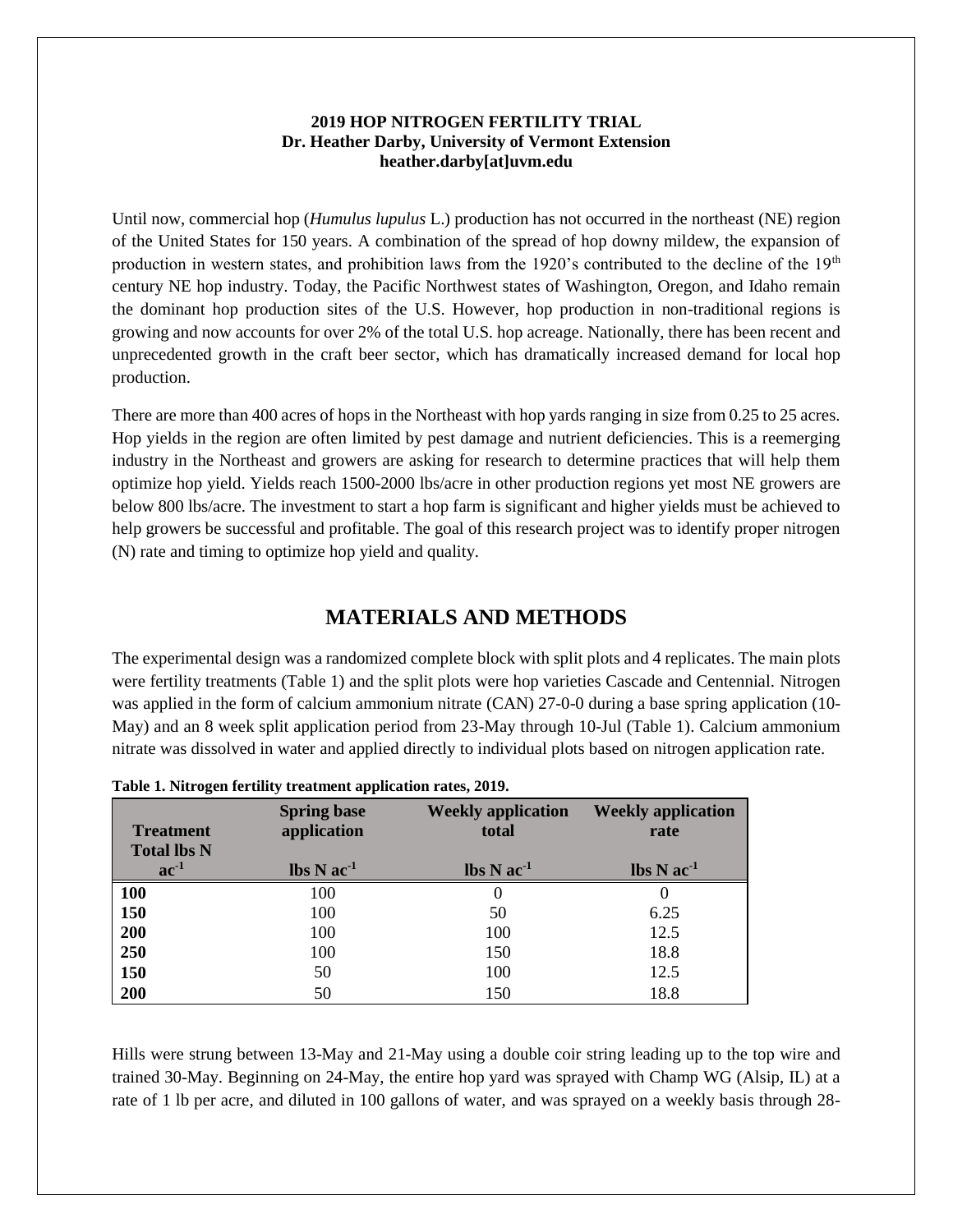Jun. During this period, plots were scouted weekly for downy mildew basal spikes and aerial spikes. Plants were additionally scouted on a weekly basis starting 17-Jun for pest and beneficial insects through 19-Aug. Two plants and three random leaves per plant within each plot (variety) were visually inspected. The number of potato leaf hoppers (PLH), hop aphids (HA), two-spotted spider mites (TSSM), and mite destroyers (MD) present on each leaf was recorded.

Throughout the growing period, plots were sampled every other week for leaf petiole nitrates from 13-Jun to 31-Jul. Thirty-five leaf petioles were collected per plot during each sampling period from 5-6' height range including each plant within plots. Collected petioles were sent to Dairy One in Ithaca, NY to be analyzed for total nitrogen throughout the entire sampling period. Leaf petiole samples were also tested for nitrates on-farm using Horiba Laquatwin Nitrate Meter (Irvine, CA) during the last three sampling events 7-Jul through 31-Jul. Half of collected petiole sample was run through the meter, after using a garlic press to extract sap, and analyzed for petiole nitrates.

Hop harvest was targeted for when cones were at 21-27% dry matter. At harvest, hop bines were cut in the field and brought to a secondary location to be run through our mobile harvester. Centennial plants were harvested from 30-Aug through 5-Sep and Cascade plants were harvested from 13-Sep through 16-Sep. Plants were harvested using a Hopster 5P hop harvester (HopsHarvester LLC, Honeoye, NY). The number of individual plants harvested and total cone yield was recorded for treatment. Four bines from each plot were chipped, dried, and sent to Dairy One in Ithaca, NY to be analyzed for whole plant nutrients. Cone samples were weighed and dried to determine dry matter content. Cones were also rated in browning severity on a 1-10 scale where 1 indicates low browning and 10 indicates severe browning as a result of disease. All hop cones were dried to 8% moisture, baled, vacuum sealed, and then placed in a freezer. Hop samples from each plot were analyzed for alpha acids, beta acids and Hop Storage Index (HSI) by the University of Vermont's testing laboratory. Yields are presented at 8% moisture on a per acre basis. Per acre calculations were performed using the spacing in the UVM Extension hop yard of 872 hills (1744 strings)  $ac^{-1}$ .

Variations in yield and quality can occur because of variations in genetics, soil, weather and other growing conditions. Statistical analysis makes it possible to determine whether a difference among varieties is real, or whether it might have occurred due to other variations in the field. At the bottom of each table, a LSD value is presented for each variable (i.e. yield). Least Significant Differences (LSD's) at the 10% level of probability are shown. Where the difference between two treatments within a column is equal to or greater than the LSD value at the bottom of the column, you can be sure in 9 out of 10 chances that there is a real difference between the two varieties. Treatments that were not significantly lower in

performance than the highest value in a particular column are indicated with an asterisk. In this example, A is significantly different from C but not from B. The difference between A and B is equal to 1.5, which is less than the LSD value of 2.0. This means that these varieties did not differ in yield. The difference

between A and C is equal to 3.0, which is greater than the LSD value of 2.0. This means that the yields of these varieties were significantly different from one another. The asterisk indicates that B was not significantly lower than the top yielding variety. Within the trial there were no significant variety x treatment interactions so data was pooled across varieties and is presented based on nitrogen treatment impacts.

| Treatment | Yield |
|-----------|-------|
| A         | 2100* |
| B         | 1900* |
| C         | 1700  |
| LSD.      | 300   |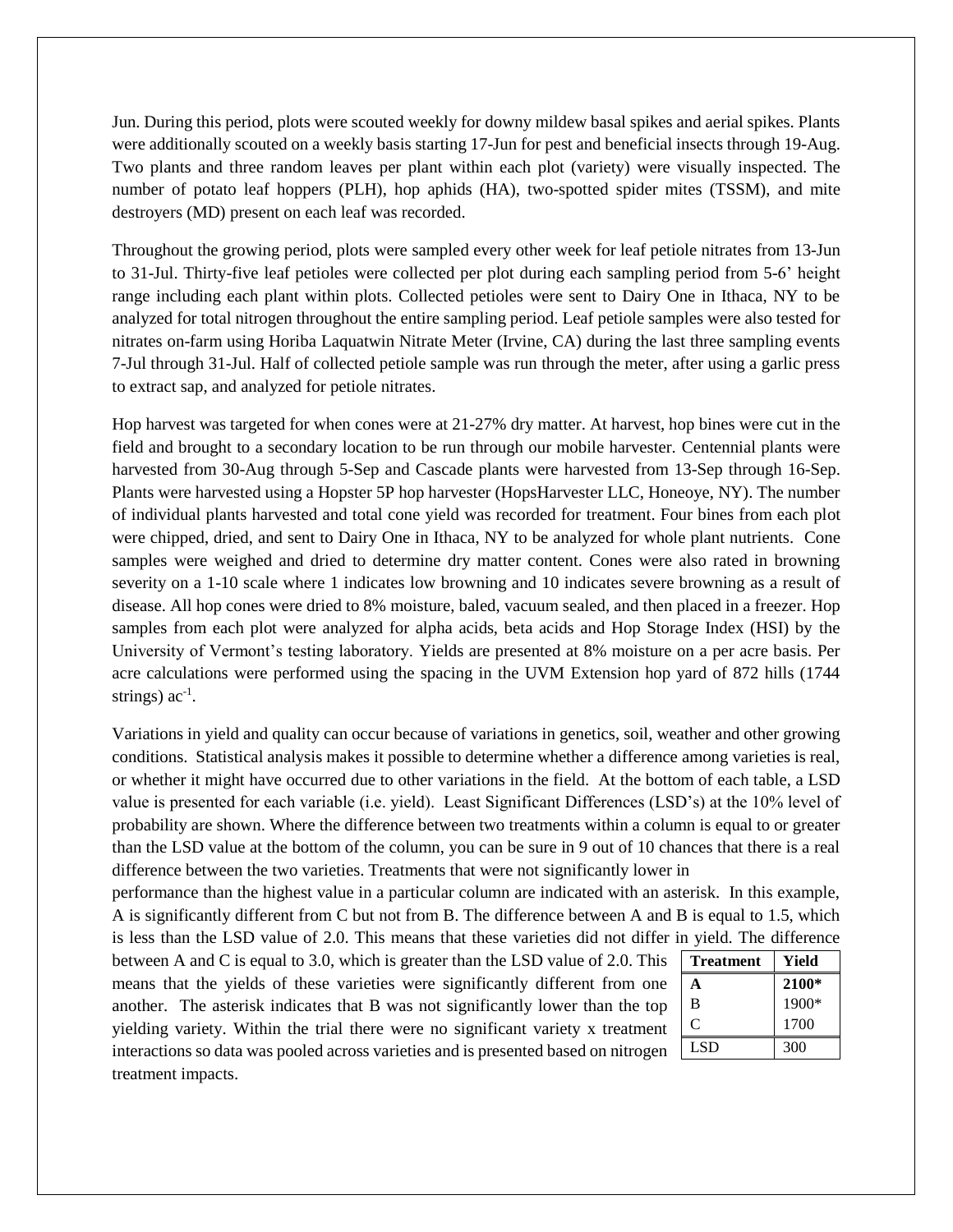## **RESULTS**

Table 2 shows a summary of the temperature, precipitation and growing degree-day (GDD) summary. In the 2019 growing season, there were an accumulated 2322 GDDs, 157 less than the historical 30-year average with greatest deviations from the norm occurring in May and July. The 2019 growing season experienced a wet spring followed by a dry summer with well below average precipitation occurring during the month of July. Supplemental irrigation was applied to plants at a rate of 4500 gal ac<sup>-1</sup>, however drier summer months and limited well capacity resulted limited the ability to provide adequate water to the crop.

| Alburgh, VT                       | March   | April   | May     | June    | July    | August  | Sept    |
|-----------------------------------|---------|---------|---------|---------|---------|---------|---------|
| Average temperature $(^{\circ}F)$ | 28.3    | 42.7    | 53.3    | 64.3    | 73.5    | 68.3    | 60.0    |
| Departure from normal             | $-2.79$ | $-2.11$ | $-3.11$ | $-1.46$ | 2.87    | $-0.51$ | $-0.62$ |
|                                   |         |         |         |         |         |         |         |
| Precipitation (inches)            | 1.36    | 3.65    | 4.90    | 3.06    | 2.34    | 3.50    | 3.87    |
| Departure from normal             | $-0.85$ | 0.83    | 1.45    | $-0.63$ | $-1.81$ | $-0.41$ | 0.23    |
|                                   |         |         |         |         |         |         |         |
| Growing Degree Days (Base 50)     | Q       | 59      | 189     | 446     | 716     | 568     | 335     |
| Departure from normal             | $-13$   | $-52$   | $-103$  | $-36$   | 86      | $-14$   | $-25$   |

| Table 2. Temperature, precipitation and growing degree day summary, Alburgh, VT, 2019. |  |  |  |  |  |  |  |
|----------------------------------------------------------------------------------------|--|--|--|--|--|--|--|
|----------------------------------------------------------------------------------------|--|--|--|--|--|--|--|

Based on weather data from a Davis Instruments Vantage Pro2 with WeatherLink data logger. Historical averages are for 30 years of NOAA data (1981-2010) from Burlington, VT. [\(http://www.nrcc.cornell.edu/page\\_nowdata.html\)](http://www.nrcc.cornell.edu/page_nowdata.html).

Within the trial, fertility rates appeared to have little to no impact on observed pests with the exceptions of hop aphids (Table 3). Aerial spikes were observed throughout the study yet fertility treatments appeared to have no impact on spike incidence when looking at nitrogen treatments alone. In general, hop aphids appeared to be present in much larger populations in 2019 compared to past years as a result of weather conditions favorable to aphids. The highest average populations were observed on one of the higher nitrogen application treatments, 100\_100 lbs N ac<sup>-1</sup> with an average of 6.65 aphids leaf<sup>-1</sup> compared to lowest populations observed on the 100\_50 lbs N  $ac^{-1}$  treatment at 2.17 aphids leaf<sup>-1</sup> and a trial average of 3.59 aphids leaf<sup>-1</sup>. That being said there were also some "hot pockets" within the hop yard in which with some single leaf populations exceeded 100 aphids leaf<sup>-1</sup> and a number of weekly scouting populations exceeding some proposed action thresholds of 5-10 aphids leaf<sup>-1</sup>.

| Table 3. Average insect pest and disease scouting incidence for nitrogen fertility rates, Alburgh, VT, 2019. |  |  |
|--------------------------------------------------------------------------------------------------------------|--|--|
|                                                                                                              |  |  |

| <b>Treatment</b>               | <b>Total</b> |                      |                     |                   |                   |                   |
|--------------------------------|--------------|----------------------|---------------------|-------------------|-------------------|-------------------|
| <b>Spring_Summer</b>           | applied N    | <b>Aerial spikes</b> | <b>Basal spikes</b> | <b>HA</b>         | <b>PLH</b>        | <b>TSSM</b>       |
| $\mathbf{lbs} \mathbf{N}$ ac-1 |              | $plot-1$             | $plot-1$            | leaf <sup>1</sup> | leaf <sup>1</sup> | leaf <sup>1</sup> |
| <b>100</b>                     | 100          | 0.471                | 1.16                | 3.52 a $\dagger$  | 2.32              | 1.18              |
| 100 50                         | 150          | 0.395                | 1.04                | 2.17 <sub>b</sub> | 2.32              | 0.757             |
| 50 100                         | 150          | 0.326                | 0.692               | $3.03$ ab         | 2.68              | 1.05              |
| 100 100                        | 200          | 0.214                | 0.946               | 6.65a             | 2.72              | 1.02              |
| 50 150                         | 200          | 0.400                | 0.754               | 2.70 <sub>b</sub> | 2.58              | 0.479             |
| 100 150                        | 250          | 0.414                | 0.821               | $3.46$ ab         | 2.69              | 0.146             |
| <b>LSD</b> $(0.10)$ $\ddagger$ |              | NS <sub>Y</sub>      | <b>NS</b>           | 3.70              | <b>NS</b>         | <b>NS</b>         |
| <b>Trial mean</b>              |              | 0.370                | 0.901               | 3.59              | 2.55              | 0.772             |

HA= hop aphid. PLH = Potato leaf hopper. TSSM = two-spotted spider mites.

†Within a column treatments marked with the same letter were statistically similar (p=0.10). Top performers are in **bold.**

‡LSD –Least significant difference at p=0.10.

¥NS –No significant difference between treatments.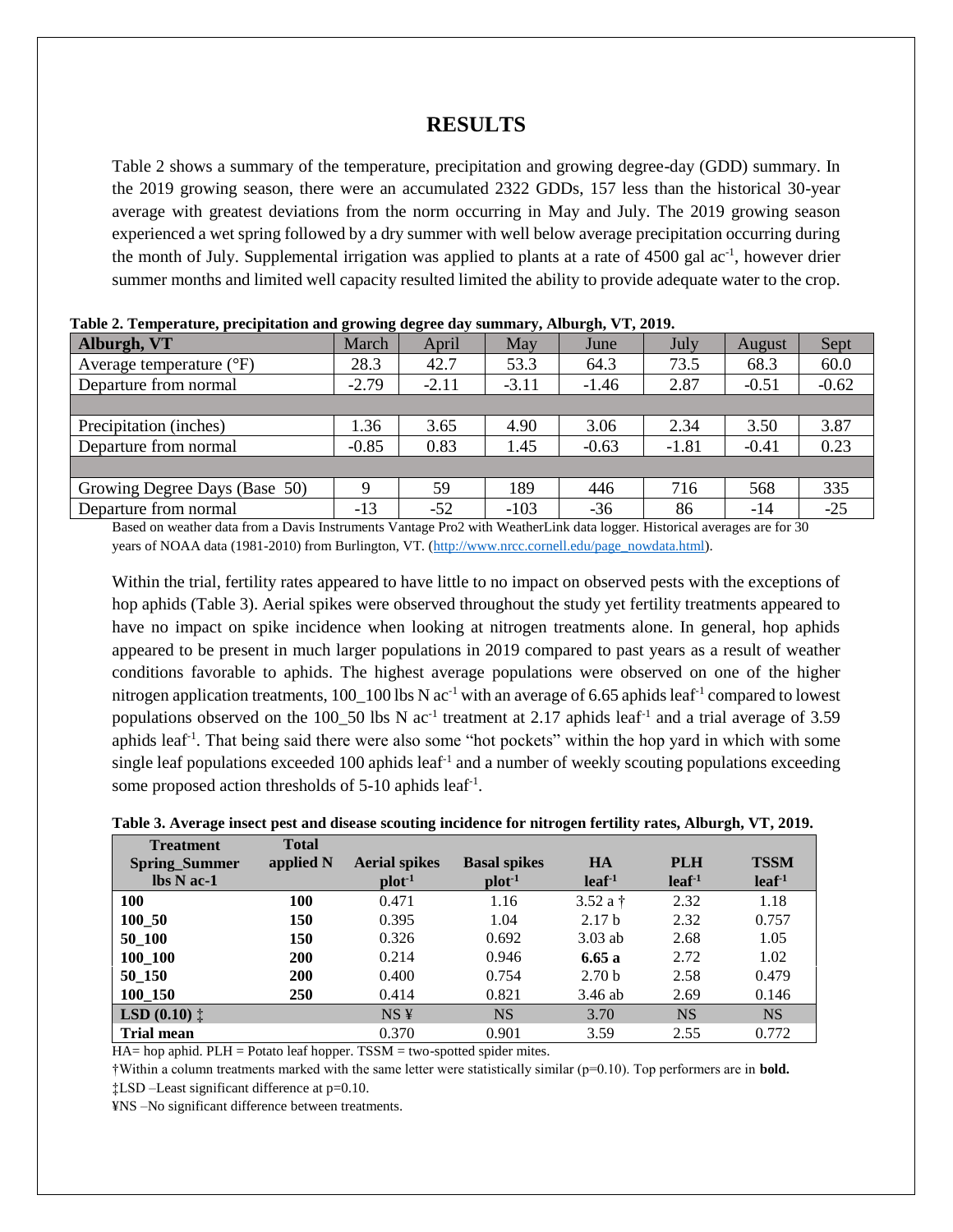Throughout the growing period, plots were sampled every other week for leaf petiole nitrates from 13-Jun to 31-Jul (Table 4). Collected petiole samples were analyzed on-farm for nitrates and sent out for total nitrogen. Basic guidelines have been proposed for determining plant nitrogen requirements, yet there are no current recommendations based on these in-field nitrate readings. Collected leaf petiole samples may fall into three categories including Low: 0-6000ppm, Normal: 6000-10,000ppm, and High: 10,000+ppm.

Throughout the sampling period (2-Jul through 31-Jul), treatment differences between petiole nitrates were significant within the 16-Jul and 31-Jul sampling dates. Most notably, the 100 lbs N ac<sup>-1</sup> treatment (lowest in the study) was significantly lower than the other treatments in these two dates, whereas those receiving a minimum 50 lbs N ac<sup>-1</sup> extra, were sustaining similar levels of petiole nitrates. Overall nitrate levels followed decreasing trends over the course of the sampling period with highest values observed in 200 and  $250$  lbs N ac<sup>-1</sup> treatments.

Total percent N followed similar trends over time, but some more consistent differences were observed between application rates. The 250 lbs N ac<sup>-1</sup> treatments was consistently the highest percentage total nitrogen and the 100 lbs N ac<sup>-1</sup> treatment was consistently the lowest percent total nitrogen. While the differences were slight between equal total nitrogen treatments (at the 150 and 200 lb rates), those receiving higher summer application totals appeared to have slightly higher total nitrogen within petioles. Application rates over 200 lbs N ac<sup>-1</sup> did not further increase % N concentrations in the petioles.

| <b>Treatment</b>                        | <b>Total</b> |                 |                 |                 |                   |                   |           |                     |
|-----------------------------------------|--------------|-----------------|-----------------|-----------------|-------------------|-------------------|-----------|---------------------|
| <b>Spring_Summer</b>                    | applied N    | $2-Jul$         | $16$ -Jul       | $31-Jul$        | $13 - Jun$        | $2-Jul$           | $16$ -Jul | $31 - \mathrm{Jul}$ |
| $\mathbf{lbs} \mathbf{N} \mathbf{ac-1}$ |              | ppm             | ppm             | ppm             |                   |                   |           |                     |
|                                         | $\ln$ ac-1   | NO <sup>3</sup> | NO <sup>3</sup> | NO <sup>3</sup> | $%$ N $\in$       | $\% N$            | % N       | % N                 |
|                                         |              |                 | 6213 b          |                 |                   |                   |           |                     |
| 100                                     | 100          | 7550            | ÷               | 4125 b          | 3.76 <sub>b</sub> | 2.97c             | 1.86d     | 1.41d               |
| 100 50                                  | 150          | 8400            | 7363 a          | 5963 a          | 3.86 <sub>b</sub> | 3.19 <sub>b</sub> | 2.16c     | $1.55$ cd           |
| 50 100                                  | 150          | 7550            | 7100 a          | 5988 a          | 3.87 <sub>b</sub> | 3.22 ab           | $2.22$ bc | $1.66$ bc           |
| 100 100                                 | <b>200</b>   | 8963            | 7888 a          | 5900 a          | $3.99$ ab         | $3.33$ ab         | $2.35$ ab | $1.80$ ab           |
| 50 150                                  | <b>200</b>   | 9338            | 7688 a          | 6088 a          | 4.17 a            | 3.34 ab           | 2.44a     | 1.83a               |
| 100_150                                 | <b>250</b>   | 8975            | 7625 a          | 6325 a          | 4.18 a            | 3.37a             | 2.45a     | 1.92a               |
| <b>LSD</b> $(0.10)$ $\ddagger$          |              | NS <sub>Y</sub> | 851             | 806             | 0.296             | 0.159             | 0.171     | 0.156               |
| <b>Trial Mean</b>                       |              | 8463            | 7313            | 5731            | 3.97              | 3.24              | 2.25      | 1.70                |

**Table 4. Leaf petiole nitrates and total nitrogen over sampling period, Alburgh, VT, 2019.**

†Within a column treatments marked with the same letter were statistically similar (p=0.10). Top performers are in **bold.** ‡LSD –Least significant difference at p=0.10.

¥NS –No significant difference between treatments.

 $\epsilon$  Percent nitrogen presented on a dry matter basis.

Whole bines were processed for nutrient analysis (Table 5). There was a significant difference across treatments for nitrogen, potassium, phosphorus, magnesium, manganese, iron, and zinc. Nitrogen, magnesium and manganese all showed increasing plant concentration trends with increased N rates from 100 lbs N ac<sup>-1</sup> to 250 N ac<sup>-1</sup>. Peak whole plant N and magnesium concentrations were observed at the highest 250 N ac<sup>-1</sup> rate, whereas manganese concentrations peaked at the 200 N ac<sup>-1</sup> rate (50\_150 N ac<sup>-1</sup> treatment). Conversely, phosphorus and potassium showed peak values at lower N application rates and lower concentrations at higher N application rates. In most cases, nutrient concentrations were maximized at 150 lbs N ac<sup>-1</sup>. A number of these factors may have been impacted by soil available nutrients as well as changes in pH that may have resulted from the increasing rate of fertilizer within the trial. Nitrogen management of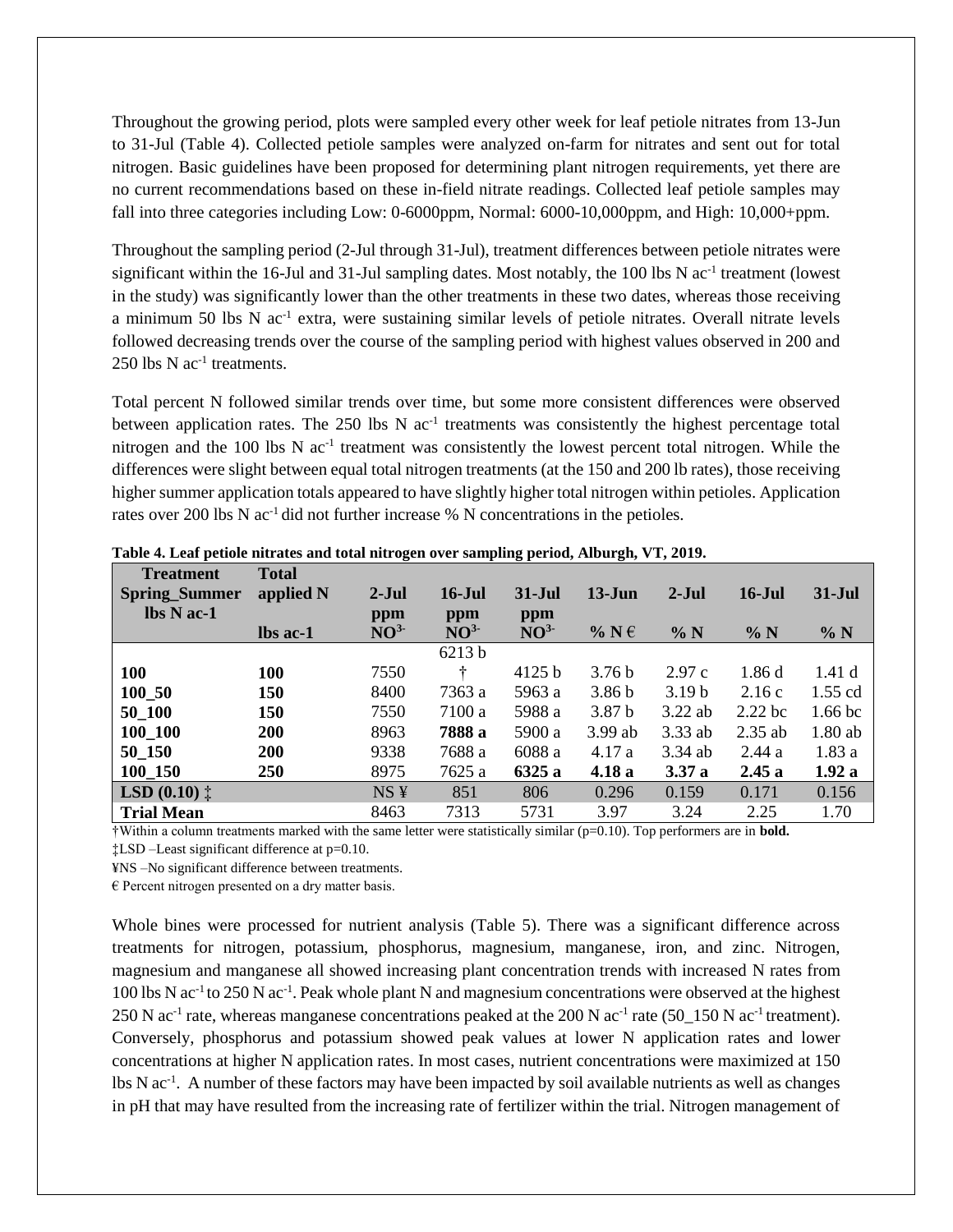soil is closely linked to the plant uptake of a wide number of nutrients. The trial results indicated that application of N can help to improve the availability and subsequent uptake of other essential nutrients but highest rates may reduce the uptake of some.

| <b>Treatment</b><br><b>Spring_Summer</b> | <b>Total</b><br>applied N | <b>Nitrogen</b>    | <b>Potassium</b> | <b>Phosphorus</b> | Calcium       | <b>Magnesium</b> | <b>Manganese</b> | Iron     | <b>Copper</b> | <b>Boron</b> | Zinc              |
|------------------------------------------|---------------------------|--------------------|------------------|-------------------|---------------|------------------|------------------|----------|---------------|--------------|-------------------|
| $\mathbf{lbs} \mathbf{N} \mathbf{ac-1}$  |                           | $\frac{0}{0}$      | $\frac{0}{0}$    | $\frac{0}{0}$     | $\frac{0}{0}$ | $\frac{0}{0}$    | ppm              | ppm      | ppm           | ppm          | ppm               |
| 100                                      | 100                       | $2.02 c \t{t}$     | 1.60a            | $0.382$ ab        | 2.40          | 0.378 b          | 58.5 b           | 94.4 b   | 82.9          | 37.1         | 17.9 <sub>b</sub> |
| 100 50                                   | 150                       | 2.10 <sub>bc</sub> | 1.59 ab          | 0.393a            | 2.49          | $0.423$ ab       | 66.3 b           | $106$ ab | 71.8          | 41.5         | $25.0$ ab         |
| 50_100                                   | 150                       | 2.17abc            | 1.58 ab          | $0.375$ ab        | 2.47          | $0.406$ ab       | 77.0ab           | 152 ab   | 69.4          | 39.2         | 30.5a             |
| 100_100                                  | 200                       | $2.26$ ab          | 1.54 ab          | $0.361$ abc       | 2.58          | $0.434$ ab       | 91.5 a           | $122$ ab | 77.9          | 37.5         | 23.7 ab           |
| 50_150                                   | 200                       | $2.30$ ab          | 1.61a            | $0.347$ bc        | 2.40          | $0.431$ ab       | 97.8 a           | 283a     | 72.6          | 39.8         | 23.7 ab           |
| 100_150                                  | 250                       | 2.38a              | 1.49 b           | 0.338c            | 2.62          | 0.467a           | 92.8 a           | $103$ ab | 75.3          | 40.3         | $21.6$ ab         |
| <b>LSD</b> $(0.10)$ $\ddagger$           |                           | 0.221              | 0.102            | 0.039             | $NS \t{Y}$    | 0.069            | 24.4             | 182      | <b>NS</b>     | <b>NS</b>    | 9.73              |
| <b>Trial mean</b>                        |                           | 2.20               | 1.57             | 0.366             | 2.49          | 0.423            | 80.6             | 143      | 75.0          | 39.2         | 23.7              |

#### **Table 5. Whole plant nutrients at harvest, Alburgh, VT, 2019.**

†Within a column treatments marked with the same letter were statistically similar (p=0.10). Top performers are in **bold.**

‡LSD –Least significant difference at p=0.10.

¥NS –No significant difference between treatments

At harvest, 100 cone weight, diseased cone percentages, disease severity, harvest dry matter, and yields were recorded (Table 6). There was no difference across treatments for 100 cone weights or yields, however there were significant differences in the percentage of diseased cones, disease severity, and harvest dry matter. Disease was least prevalent in the 100\_100 lbs N ac<sup>-1</sup> (200 lbs total N ac<sup>-1</sup>) treatment at 54.5% and with a relatively low disease severity rating at 2.63. It also appeared that, with equal total nitrogen application rates, higher amounts of nitrogen applied in the summer months during the vegetative period may increase chance of disease and the severity. This can be seen specifically when comparing the 200 lbs N ac<sup>-1</sup> treatments with lowest severity in the 100\_100 lbs N ac<sup>-1</sup> treatment and highest severity in the 50\_100 lbs N ac-1 treatment. Fertility treatment did not significantly impact yield.

| <b>Treatment</b><br><b>Spring_Summer</b> | <b>Total</b><br>applied N | 100 cone<br>weight | <b>Diseased</b><br>cones | <b>Disease</b><br>severity | <b>Harvest dry</b><br>matter | Yield at 8%<br>moisture       |
|------------------------------------------|---------------------------|--------------------|--------------------------|----------------------------|------------------------------|-------------------------------|
| $\mathbf{lbs} \mathbf{N}$ ac-1           |                           | g                  | $\frac{0}{2}$            | 1-10 $\epsilon$            | $\frac{0}{0}$                | $\text{lbs}$ ac <sup>-1</sup> |
| 100                                      | 100                       | 50.8               | $68.3 b +$               | 3.38 ab                    | $24.3$ abc                   | 973                           |
| 100 50                                   | 150                       | 46                 | 65.4 b                   | $3.13$ ab                  | 25.0a                        | 820                           |
| 50 100                                   | 150                       | 46.8               | 68.0 <sub>b</sub>        | $3.25$ ab                  | $24.8$ ab                    | 911                           |
| 100 100                                  | <b>200</b>                | 48.2               | 54.5 a                   | 2.63a                      | 23.4c                        | 812                           |
| 50 150                                   | <b>200</b>                | 50.8               | 62.8ab                   | 3.75 <sub>b</sub>          | 25.0a                        | 1000                          |
| 100 150                                  | <b>250</b>                | 50.5               | 67.8 <sub>b</sub>        | $3.00$ ab                  | 23.6 <sub>bc</sub>           | 888                           |
| <b>LSD</b> $(0.10)$ $\ddagger$           |                           | <b>NS</b>          | 9.75                     | 1.06                       | 1.26                         | $NS \n  \n$                   |
| <b>Trial mean</b>                        |                           | 48.8               | 64.4                     | 3.19                       | 24.4                         | 901                           |

#### **Table 6. Fertility trial yields and cone quality, Alburgh, VT 2019.**

†Within a column treatments marked with the same letter were statistically similar (p=0.10). Top performers are in **bold.**

‡LSD –Least significant difference at p=0.10.

¥NS –No significant difference between treatments

**€**Cones were rated in browning severity on a 1-10 scale where 1 indicates low browning and 10 indicates severe browning.

Higher rates of nitrogen also appeared to have some impact on hop resins (Table 7). Highest values for both alpha and beta acids were seen at the lowest nitrogen rate with 8.90% alpha acid and 3.62% beta acid.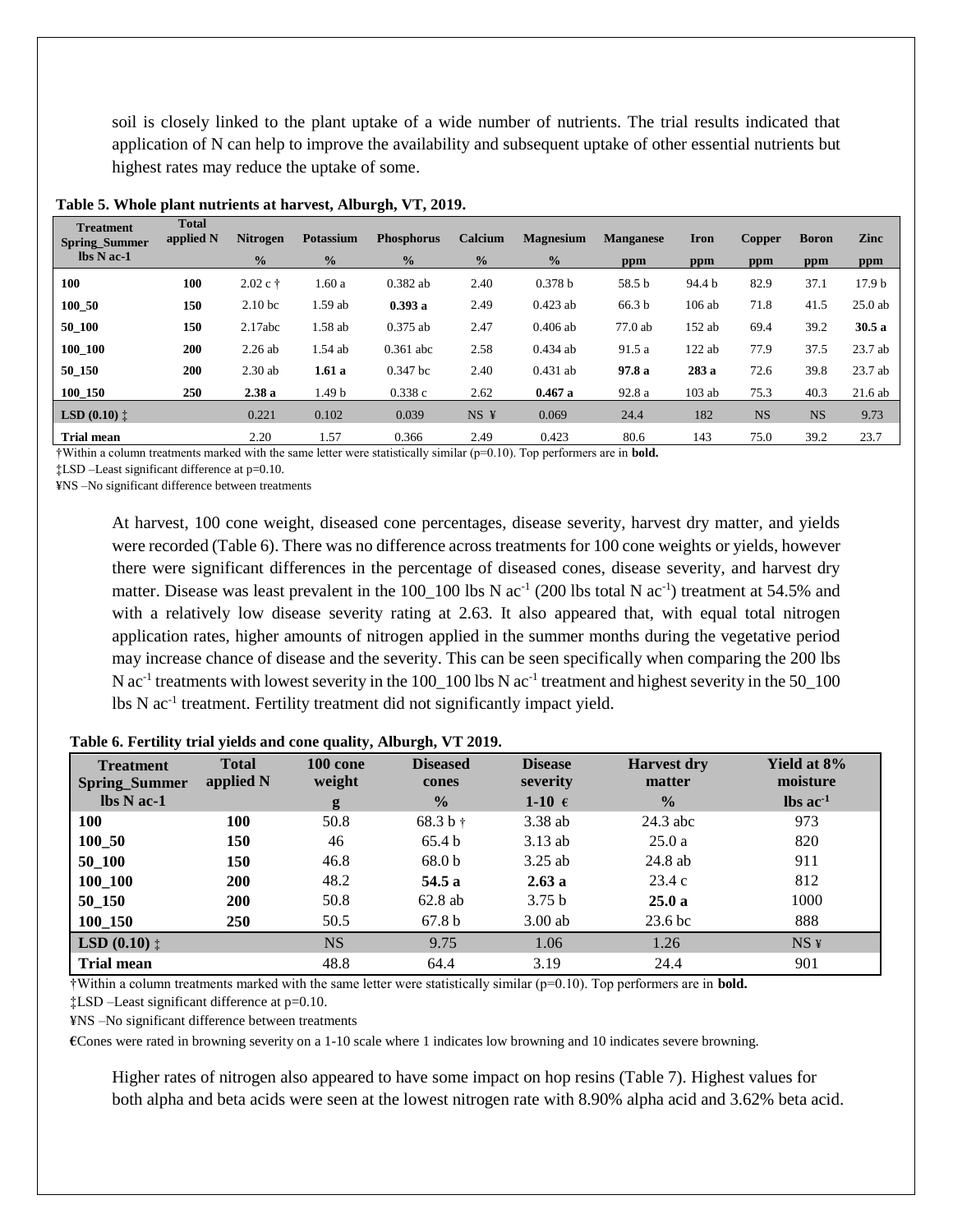The lowest values were observed that the highest nitrogen rate at 7.37% alpha acid and 2.98% beta acid. It should be noted that alpha and beta acids did not differ statistically between 100 and 150 lbs N  $ac^{-1}$ application rate. Essentially indicating that rates over 200 lbs N  $ac<sup>-1</sup>$  might actually depress quality of the hops. The various nitrogen application rates appeared to have no impact on hop storage index (HSI).

| <b>Treatment</b>               |                      |               |                    |             |
|--------------------------------|----------------------|---------------|--------------------|-------------|
| <b>Spring_Summer lbs N</b>     | <b>Total applied</b> |               |                    |             |
| $ac-1$                         | N                    | Alpha acids   | <b>Beta</b> acids  | <b>HSI</b>  |
|                                |                      | $\frac{0}{0}$ | $\frac{0}{0}$      |             |
| <b>100</b>                     | <b>100</b>           | $8.90a+$      | 3.62a              | 0.257       |
| 100 50                         | <b>150</b>           | 8.31 ab       | 3.43 ab            | 0.256       |
| 50 100                         | 150                  | $8.09$ abc    | $3.12$ ab          | 0.224       |
| 100 100                        | 200                  | 8.21 abc      | $3.23$ ab          | 0.235       |
| 50 150                         | <b>200</b>           | 7.66 bc       | 3.08 <sub>bc</sub> | 0.229       |
| 100_150                        | <b>250</b>           | 7.37c         | 2.98c              | 0.231       |
| <b>LSD</b> $(0.10)$ $\ddagger$ |                      | 0.921         | 0.398              | $NS \angle$ |
| <b>Trial mean</b>              |                      | 8.09          | 3.24               | 0.239       |

|  | Table 7. Fertility trial brew quality, Alburgh, VT, 2019. |  |  |
|--|-----------------------------------------------------------|--|--|
|  |                                                           |  |  |

†Within a column treatments marked with the same letter were statistically similar (p=0.10). Top performers are in **bold.** ‡LSD –Least significant difference at p=0.10.

¥NS –No significant difference between treatments.

### **DISCUSSION**

In 2019, cones became noticeably browner in the week prior to harvest for the Cascade variety and major cone affecting diseases such as downy mildew and alternaria were found throughout the hops. The Centennial hops harvested at an earlier date appeared to be relatively unaffected by cone disease. The influx of hop aphids throughout the season may have also had an impact on cone quality towards harvest with large populations observed in pockets within the hop yard this season. While highest populations were observed in 100\_100 lbs N ac<sup>-1</sup> treatment, low populations were observed at the 50\_150 lbs N ac<sup>-1</sup> treatment (each receiving a similar 200 lbs N ac<sup>-1</sup> total), which could point towards the importance of nitrogen application timing, or be a result of other confounding effects in this case.

The use of an in-field nitrate meter could have the potential to become a useful tool with quick results. This would require some additional work to determine nitrogen fertility requirements corresponding to petiole nitrate readings for this crop. Based on some of the preliminary data collected, it appeared that the tested nitrogen rates provided adequate nitrogen fertility leading into the last week of sampling which may be sufficient for required vegetative growth prior to flower maturation. It was also apparent that nitrogen can have an impact on other macro and micronutrients. The uptake of other nutrients is closely linked to nitrogen fertility and should be taken into consideration alongside soil test results to adequately feed a hop crop. This first year of the study also showed that the timing of application may also impact some aspects of nutrient uptake as well as pest susceptibility, especially at higher nitrogen rates. Furthermore, hops receiving lesser amount of total nitrogen throughout the season appeared to have higher resin concentrations, whereas excessive nitrogen may actually decrease resins in hop cones, especially with rates above 200 lbs  $N$  ac<sup>-1</sup>.

It's important to note that these plants were in their first harvest year and second year of growth, and increased yields or response to nutrients could potentially be expected in subsequent years. Dry conditions